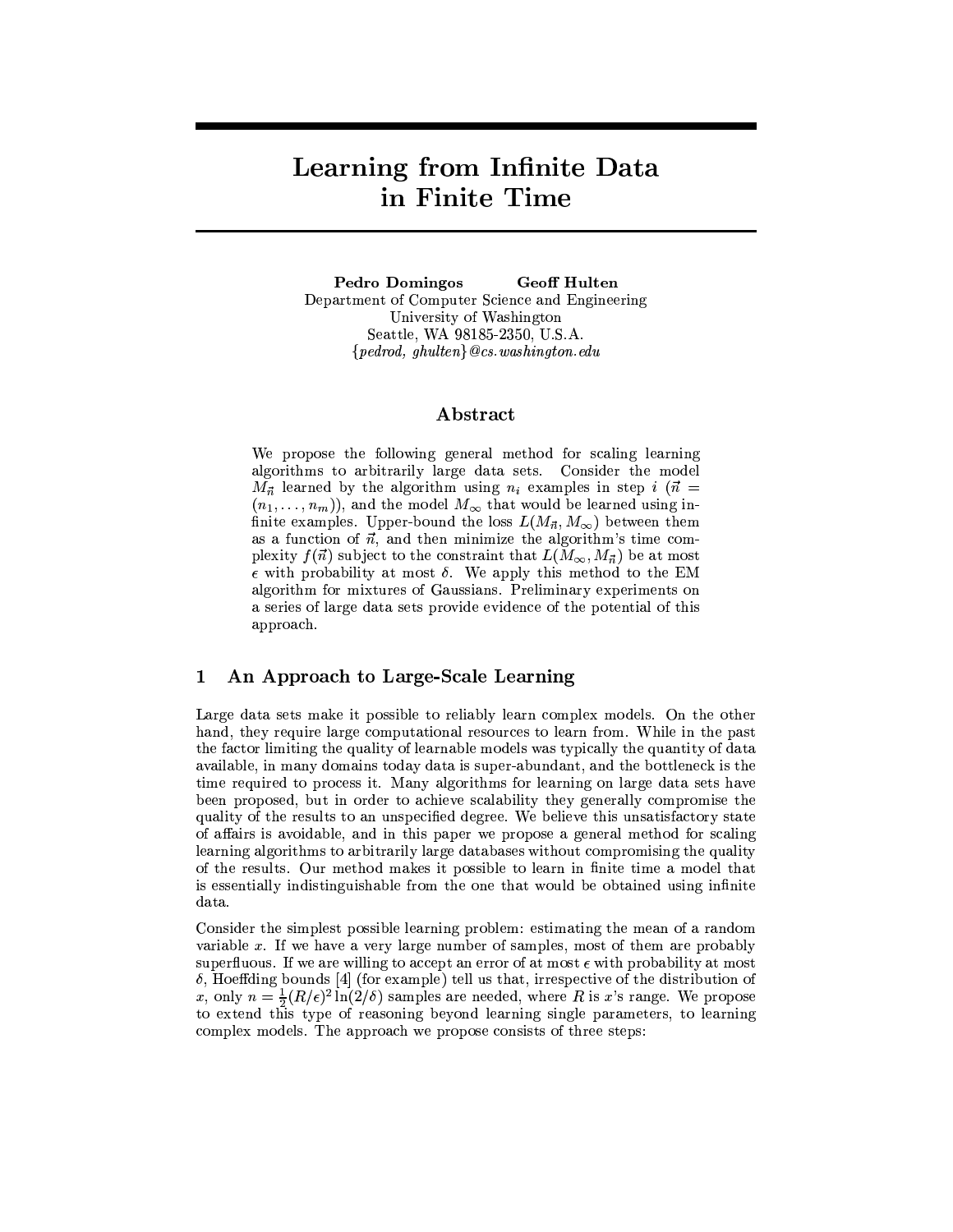- 1. Derive an upper bound on the relative loss between the finite-data and infinite-data models, as a function of the number of samples used in each step of the finite-data algorithm.
- 2. Derive an upper bound on the time complexity of the learning algorithm, as a function of the number of samples used in each step.
- 3. Minimize the time bound (via the number of samples used in each step) subject to target limits on the loss.

In this paper we exemplify this approach using the EM algorithm for mixtures of Gaussians. In earlier papers we applied it (or an earlier version of it) to decision tree induction  $[2]$  and k-means clustering  $[3]$ . Despite its wide use, EM has long been criticized for its inefficiency (see discussion following Dempster et al. [1]), and has been considered unsuitable for large data sets [8]. Many approaches to speeding it up have been proposed (see Thiesson et al. [6] for a survey). Our method can be seen as an extension of *progressive sampling* approaches like Meek et al. [5]: rather than minimize the total number of samples needed by the algorithm, we minimize the number needed by each step, leading to potentially much greater savings; and we obtain guarantees that do not depend on unverifiable extrapolations of learning curves.

#### $\bf{2}$ A Loss Bound for EM

In a mixture of Gaussians model, each D-dimensional data point  $x_j$  is assumed to have been independently generated by the following process: 1) randomly choose a mixture component  $k$ ; 2) randomly generate a point from it according to a Gaussian distribution with mean  $\mu_k$  and covariance matrix  $\Sigma_k$ . In this paper we will restrict ourselves to the case where the number  $K$  of mixture components and the probability of selection  $p(\mu_k)$  and covariance matrix for each component are known. Given a training set  $S = \{x_1, \ldots, x_N\}$ , the learning goal is then to find the maximumlikelihood estimates of the means  $\mu_k$ . The EM algorithm [1] accomplishes this by, starting from some set of initial means, alternating until convergence between estimating the probability  $p(\mu_k|x_j)$  that each point was generated by each Gaussian (the E step), and computing the ML estimates of the means  $\hat{\mu}_k = \sum_{j=1}^N w_{jk} x_j / \sum_{j=1}^N w_{jk}$ <br>(the M step), where  $w_{jk} = p(\mu_k | x_j)$  from the previous E step. In the basic EM algorithm, all  $N$  examples in the training set are used in each iteration. The goal in this paper is to speed up EM by using only  $n_i < N$  examples in the *i*th iteration, while guaranteeing that the means produced by the algorithm do not differ significantly from those that would be obtained with arbitrarily large  $N$ .

Let  $M_{\vec{n}} = (\hat{\mu}_1, \dots, \hat{\mu}_K)$  be the vector of mean estimates obtained by the finite-data EM algorithm (i.e., using  $n_i$  examples in iteration i), and let  $M_{\infty} = (\mu_1, \dots, \mu_K)$  be the vector obtained using infinite examples at each iteration. In order to proceed, we need to quantify the difference between  $M_{\vec{n}}$  and  $M_{\infty}$ . A natural choice is the sum of the squared errors between corresponding means, which is proportional to the negative log-likelihood of the finite-data means given the infinite-data ones:

$$
L(M_{\vec{n}}, M_{\infty}) = \sum_{k=1}^{K} ||\hat{\mu}_k - \mu_k||^2 = \sum_{k=1}^{K} \sum_{d=1}^{D} |\hat{\mu}_{kd} - \mu_{kd}|^2
$$
(1)

where  $\hat{\mu}_{kd}$  is the dth coordinate of  $\hat{\mu}$ , and similarly for  $\mu_{kd}$ .

After any given iteration of EM,  $|\hat{\mu}_{kd} - \mu_{kd}|$  has two components. One, which we call the sampling error, derives from the fact that  $\hat{\mu}_{kd}$  is estimated from a finite sample,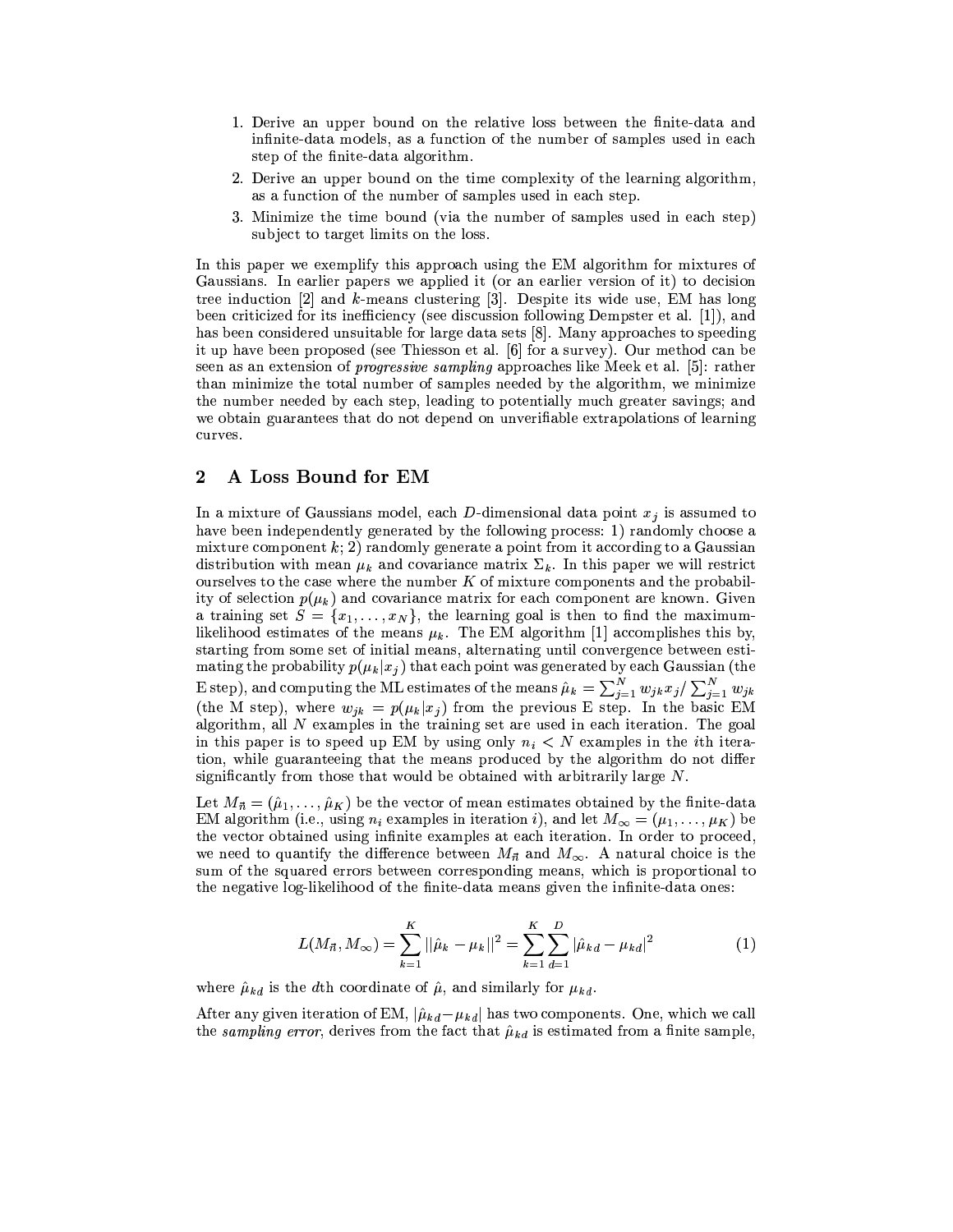while  $\mu_{kd}$  is estimated from an infinite one. The other component, which we call the *weighting error*, derives from the fact that, due to sampling errors in previous iterations, the weights  $w_{ik}$  used to compute the two estimates may differ. Let  $\mu_{kdi}$ be the infinite-data estimate of the dth coordinate of the kth mean produced in iteration i,  $\hat{\mu}_{kdi}$  be the corresponding finite-data estimate, and  $\bar{\mu}_{kdi}$  be the estimate that would be obtained if there were no weighting errors in that iteration. Then the sampling error at iteration *i* is  $|\bar{\mu}_{kdi} - \mu_{kdi}|$ , the weighting error is  $|\hat{\mu}_{kdi} - \bar{\mu}_{kdi}|$ , and the total error is  $|\hat{\mu}_{kdi} - \mu_{kdi}| \leq |\hat{\mu}_{kdi} - \bar{\mu}_{kdi}| + |\bar{\mu}_{kdi} - \mu_{kdi}|.$ 

Given bounds on the total error of each coordinate of each mean after iteration  $i-1$ . we can derive a bound on the weighting error after iteration  $i$  as follows. Bounds on  $\mu_{kd,i-1}$  for each d imply bounds on  $p(x_j|\mu_{ki})$  for each example  $x_j$ , obtained by substituting the maximum and minimum allowed distances between  $x_{jd}$  and  $\mu_{kd,i-1}$ into the expression of the Gaussian distribution. Let  $p_{jki}^+$  be the upper bound on  $p(x_j|\mu_{ki})$ , and  $p_{jki}^-$  be the lower bound. Then the weight of example  $x_j$  in mean  $\mu_{ki}$ can be bounded from below by  $w_{jki}^- = p_{jki}^- p(\mu_k) / \sum_{k'=1}^K p_{jk'i}^+ p(\mu'_k)$ , and from above<br>by  $w_{jki}^+ = \min \{p_{jki}^+ p(\mu_k) / \sum_{k'=1}^K p_{jk'i}^- p(\mu'_k), 1\}$ . Let  $w_{jki}^{(+)} = w_{jki}^+$  if  $x_j \ge 0$  and<br> $w_{jki}^{(+)} = w_{jki}^-$  otherwise, and let Then

$$
|\hat{\mu}_{kdi} - \bar{\mu}_{kdi}| = \left| \hat{\mu}_{kdi} - \frac{\sum_{j=1}^{n_i} w_{jki} x_j}{\sum_{j=1}^{n_i} w_{jki}} \right|
$$
  
 
$$
\leq \max \left\{ \left| \hat{\mu}_{kdi} - \frac{\sum_{j=1}^{n_i} w_{jki}^{(+)} x_j}{\sum_{j=1}^{n_i} w_{jki}^{-}} \right|, \left| \hat{\mu}_{kdi} - \frac{\sum_{j=1}^{n_i} w_{jki}^{(-)} x_j}{\sum_{j=1}^{n_i} w_{jki}^{+}} \right| \right\} (2)
$$

A corollary of Hoeffding's [4] Theorem 2 is that, with probability at least  $1-\delta$ , the sampling error is bounded by

$$
|\bar{\mu}_{kdi} - \mu_{kdi}| \le \sqrt{\frac{R_d^2 \ln(2/\delta) \sum_{j=1}^{n_i} w_{jki}^2}{2(\sum_{j=1}^{n_i} w_{jki})^2}} \le \sqrt{\frac{R_d^2 \ln(2/\delta) \sum_{j=1}^{n_i} (w_{jki}^+)^2}{2(\sum_{j=1}^{n_i} w_{jki}^-)^2}}
$$
(3)

where  $R_d$  is the range of the dth coordinate of the data (assumed known<sup>1</sup>). This bound is independent of the distribution of the data, which will ensure that our results are valid even if the data was not truly generated by a mixture of Gaussians, as is often the case in practice. On the other hand, the bound is more conservative than distribution-dependent ones, requiring more samples to reach the same guarantees.

The initialization step is error-free, assuming the finite- and infinite-data algorithms are initialized with the same means. Therefore the weighting error in the first iteration is zero, and Equation 3 bounds the total error. From this we can bound the weighting error in the second iteration according to Equation 2, and therefore bound the total error by the sum of Equations 2 and 3, and so on for each iteration until the algorithms converge. If the finite- and infinite-data EM converge in the same number of iterations m, the loss due to<br>finite data is  $L(M_{\vec{n}}, M_{\infty}) = \sum_{k=1}^{K} \sum_{d=1}^{D} |\hat{\mu}_{kdm} - \mu_{kdm}|^2$  (see Equation 1). Assume that the convergence criterion is  $\sum_{k=1}^{K} ||\mu_{$ 

<sup>&</sup>lt;sup>1</sup>Although a normally distributed variable has infinite range, our experiments show that assuming a sufficiently wide finite range does not significantly affect the results.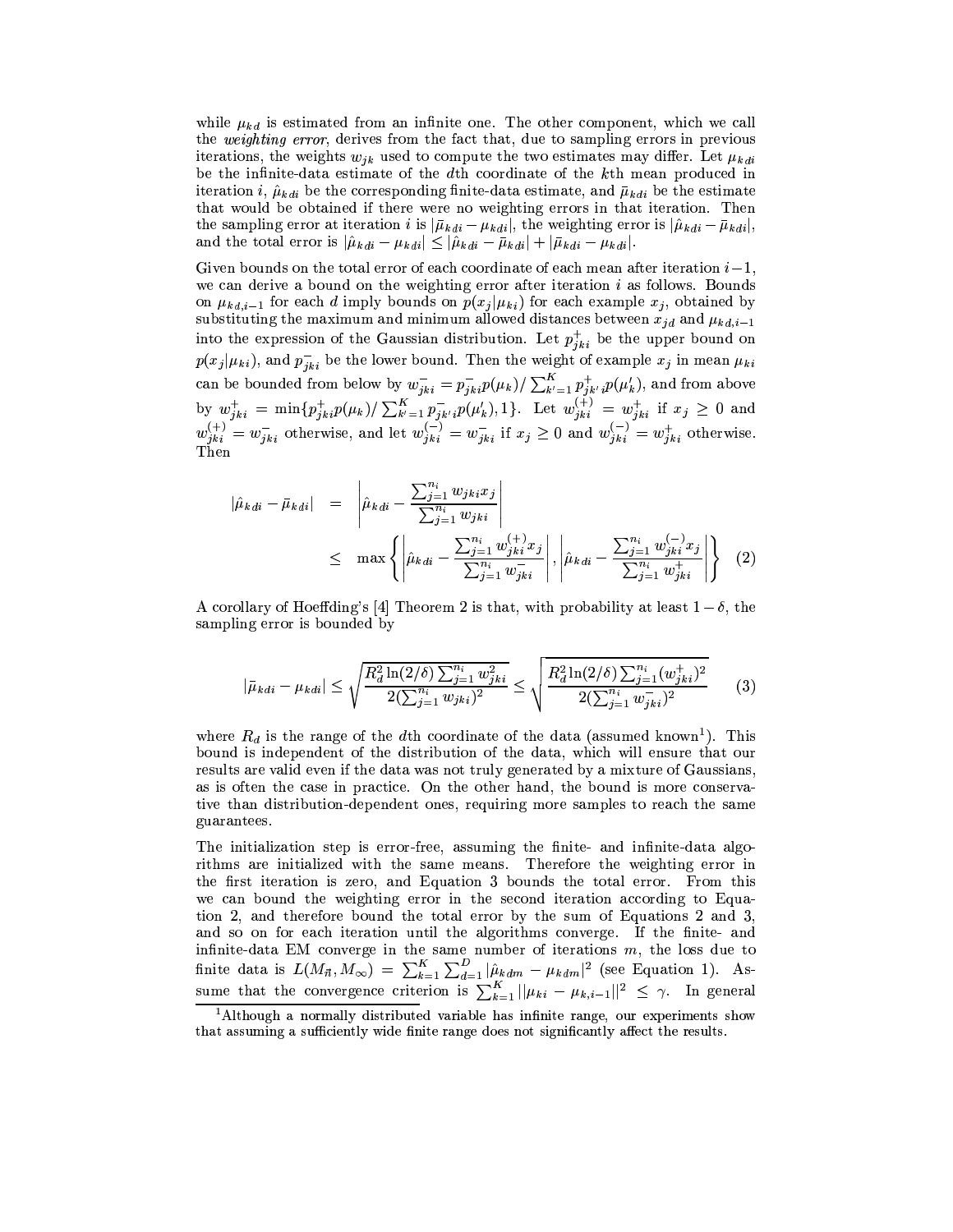(with probability specified below), infinite-data EM converges at one of the iterations for which the minimum possible change in mean positions is below  $\gamma$ , and is guaranteed to converge at the first iteration for which the maximum possible change is below  $\gamma$ . More precisely, it converges at one of the iterations for which  $\sum_{k=1}^{K} \sum_{d=1}^{D} (\max\{|\hat{\mu}_{kd,i-1} - \hat{\mu}_{kd,i}| - |\hat{\mu}_{kd,i-1} - \mu_{kd,i-1}| - |\hat{\mu}_{kdi} - \mu_{kdi}|, 0\})^2 \leq \gamma$ , and<br>is guaranteed to converge at the first iteration for which  $\sum_{k=1}^{K} \sum_{d=1}^{D} (|\hat{\mu}_{kd,i-1} - \hat{\mu}_{kd,i}| + |\hat{\mu}_{kd,i-1} - \mu_{kd,i-1}| + |\$ finite-data EM must be run until the latter condition holds. Let  $I$  be the set of iterations at which infinite-data EM could have converged. Then we finally obtain

$$
L(M_{\vec{n}}, M_{\infty}) \leq \max_{i \in I} \left\{ \sum_{k=1}^{K} \sum_{d=1}^{D} (|\hat{\mu}_{kdi} - \hat{\mu}_{kdm}| + |\hat{\mu}_{kdi} - \mu_{kdi}|)^2 \right\}
$$
(4)

where  $m$  is the total number of iterations carried out. This bound holds if all of the Hoeffding bounds (Equation 3) hold. Since each of these bounds fails with probability at most  $\delta$ , the bound above fails with probability at most  $\delta^* = K D m \delta$ (by the union bound). As a result, the growth with  $K$ , D and m of the number of examples required to reach a given loss bound with a given probability is only  $O(\sqrt{\ln K D m}).$ 

The bound we have just derived utilizes run-time information, namely the distance of each example to each mean along each coordinate in each iteration. This allows it to be tighter than a priori bounds. Notice also that it would be trivial to modify the treatment for any other loss criterion that depends only on the terms  $|\hat{\mu}_{kdm} - \mu_{kdm}|$ (e.g., absolute loss).

#### 3 A Fast EM Algorithm

We now apply the previous section's result to reduce the number of examples used by EM at each iteration while keeping the loss bounded. We call the resulting algorithm VFEM. The goal is to learn in minimum time a model whose loss relative to EM applied to infinite data is at most  $\epsilon^*$  with probability at least  $1-\delta^*$ . (The reason to use  $\epsilon^*$  instead of  $\epsilon$  will become apparent below.) Using the notation of the previous section, if  $n_i$  examples are used at each iteration then the running time of EM is  $O(KD \sum_{i=1}^{m} n_i)$ , and can be minimized by minimizing  $\sum_{i=1}^{m} n_i$ . Assume for<br>the moment that the number of iterations m is known. Then, using Equation 1, we can state the goal more precisely as follows.

**Goal:** Minimize  $\sum_{i=1}^{m} n_i$ , subject to the constraint that  $\sum_{k=1}^{K} ||\hat{\mu}_{km} - \mu_{km}||^2 \le \epsilon^*$  with probability at least  $1 - \delta^*$ .

A sufficient condition for  $\sum_{k=1}^{K} ||\hat{\mu}_{km} - \mu_{km}||^2 \leq \epsilon^*$  is that  $\forall k ||\hat{\mu}_{km} - \mu_{km}|| \leq \sqrt{\epsilon^* / K}$ . We thus proceed by first minimizing  $\sum_{i=1}^{m} n_i$  subject to  $||\hat{\mu}_{km} - \mu_{km}|| \leq$  $\sqrt{\epsilon^* / K}$  separately for each mean.<sup>2</sup> In order to do this, we need to express  $||\hat{\mu}_{km} - \mu_{km}||$  as a function of the  $n_i$ 's. By the triangle inequality,  $||\hat{\mu}_{ki} - \mu_{ki}|| \le ||\hat{\mu}_{ki} - \bar{\mu}_{ki}|| + ||\bar{\mu}_{ki} - \mu_{ki}||$ . By Equation where  $R^2 = \sum_{d=1}^D R_d^2$  and  $\delta = \delta^* / K D m$  per the discussion following Equation 4.<br>The  $(\sum_{j=1}^{n_i} w_{jki})^2 / \sum_{j=1}^{n_i} w_{jki}^2$  term is a measure of the diversity of the weights,

 $2$ This will generally lead to a suboptimal solution; improving it is a matter for future work.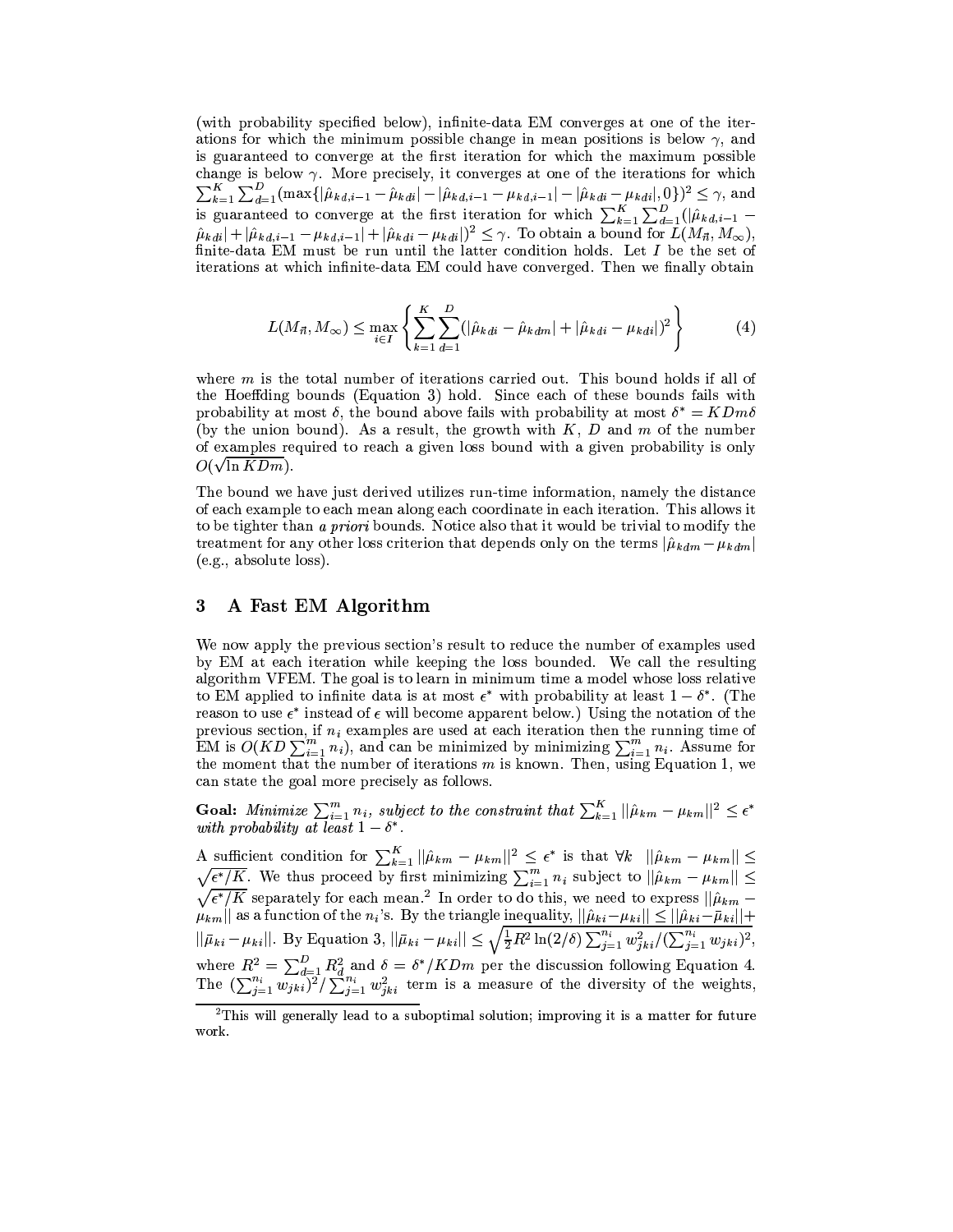being equal to  $1 - 1/\text{Gini}(W'_{ki})$ , where  $W'_{ki}$  is the vector of normalized weights  $w'_{jki} = w_{jki}/\sum_{j'=1}^{n_i} w_{j'ki}$ . It attains a minimum of 1 when all the weights but one are zero, and a maximum of  $n_i$  when all the weights are equal and non-zero. However, we would like to have a measure whose maximum is independent of  $n_i$ , so that it remains approximately constant whatever the value of  $n_i$  chosen (for sufficiently large  $n_i$ ). The measure will then depend only on the underlying distribution of the data. Thus we define  $\beta_{ki} = (\sum_{j=1}^{n_i} w_{jki})^2/(n_i \sum_{j=1}^{n_i} w_{jki}^2)$ , obtaining  $||\bar{\mu}_{ki} - \mu_{ki}|| \le \sqrt{R^2 \ln(2/\delta)/(2\beta_{ki}n_i)}$ . Also,  $||\hat{\mu$ bounded by Equation 2. To keep the analysis tractable, we upper-bound this term by a function proportional to  $||\hat{\mu}_{kd,i-1} - \mu_{kd,i-1}||$ . This captures the notion than the weighting error in one iteration should increase with the total error in the previous one. Combining this with the bound for  $\|\bar{\mu}_{ki} - \mu_{ki}\|$ , we obtain

$$
||\hat{\mu}_{ki} - \mu_{ki}|| \leq \alpha_{ki} ||\hat{\mu}_{k,i-1} - \mu_{k,i-1}|| + \sqrt{\frac{R^2 \ln(2/\delta)}{2\beta_{ki}n_i}}
$$
(5)

where  $\alpha_{ki}$  is the proportionality constant. Given this equation and  $||\hat{\mu}_{k0} - \mu_{k0}|| = 0$ , it can be shown by induction that

$$
||\hat{\mu}_{km} - \mu_{km}|| \le \sum_{i=1}^{m} \frac{r_{ki}}{\sqrt{n_i}}
$$
 (6)

where

$$
r_{ki} = \sqrt{\frac{R^2 \ln(2/\delta)}{2\beta_{ki}}} \prod_{j=i+1}^{m} \alpha_{kj} \tag{7}
$$

The target bound will thus be satisfied by minimizing  $\sum_{i=1}^{m} n_i$  subject to  $\sum_{i=1}^m (r_{ki}/\sqrt{n_i}) = \sqrt{\epsilon^*/K}$ <sup>3</sup> Finding the n<sub>i</sub>'s by the method of Lagrange multipliers yields

$$
n_i = \frac{K}{\epsilon^*} \left( \sum_{j=1}^m \sqrt[3]{r_{ki} r_{kj}^2} \right)^2 \tag{8}
$$

This equation will produce a required value of  $n_i$  for each mean. To guarantee the desired  $\epsilon^*$ , it is sufficient to make  $n_i$  equal to the maximum of these values.

The VFEM algorithm consists of a sequence of runs of EM, with each run using more examples than the last, until the bound  $L(M_{\vec{n}}, M_{\infty}) \leq \epsilon^*$  is satisfied, with  $L(M_{\vec{n}},M_{\infty})$  bounded according to Equation 4. In the first run, VFEM postulates a maximum number of iterations m, and uses it to set  $\delta = \delta^* / K Dm$ . If m is exceeded, for the next run it is set to 50% more than the number needed in the current run. (A new run will be carried out if either the  $\delta^*$  or  $\epsilon^*$  target is not met.) The number of examples used in the first run of EM is the same for all iterations, and is set to  $1.1(K/2)(R/\epsilon^*)^2 \ln(2/\delta)$ . This is 10% more than the number of examples that would theoretically be required in the best possible case (no weighting errors in the last

<sup>&</sup>lt;sup>3</sup>This may lead to a suboptimal solution for the  $n_i$ 's, in the unlikely case that  $||\hat{\mu}_{km} \mu_{km}$ || increases with them.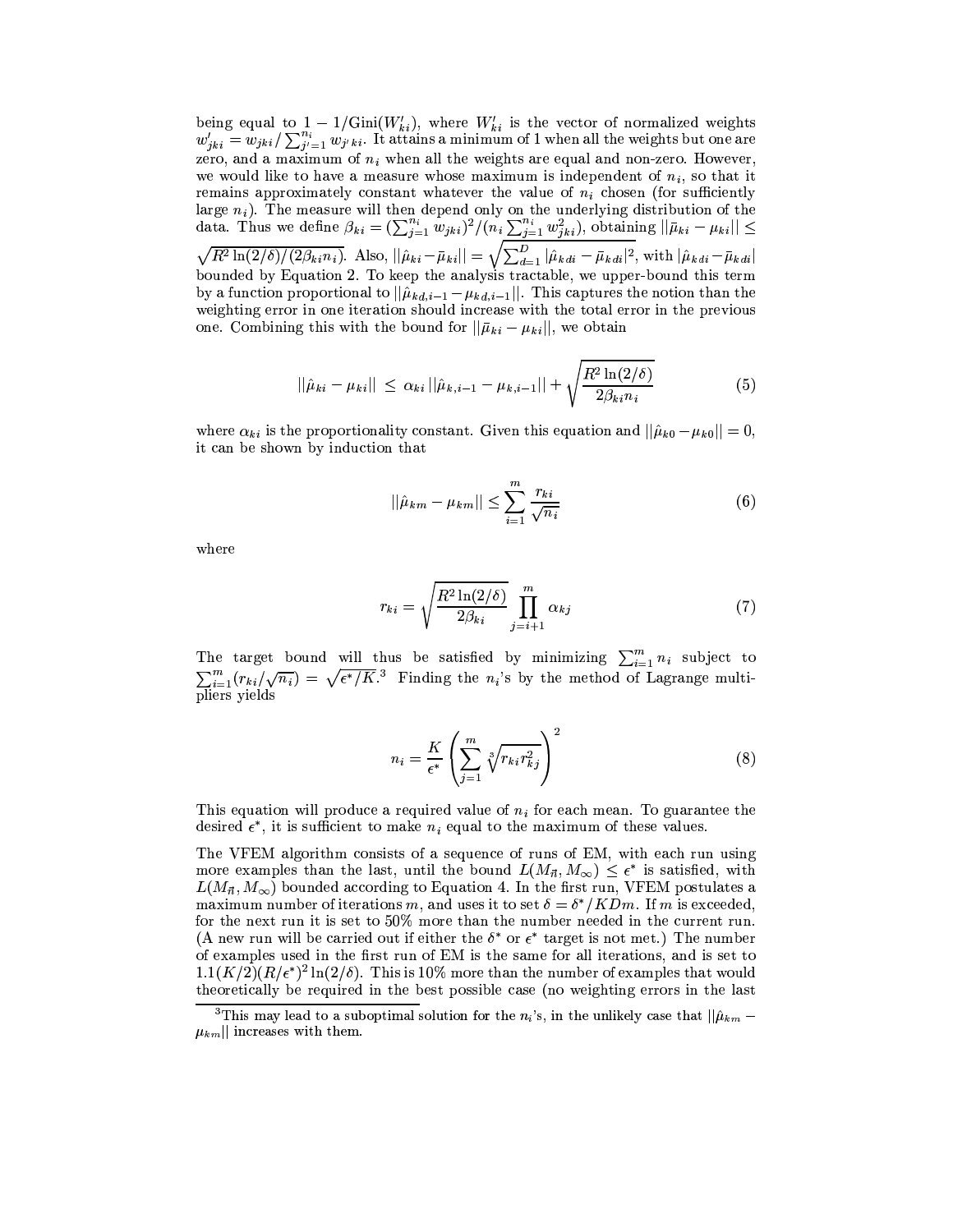iteration, leading to a pure Hoeffding bound, and a uniform distribution of examples among mixture components). The numbers of examples for subsequent runs are set according to Equation 8. For iterations beyond the last one in the previous run, the number of examples is set as for the first run. A run of EM is terminated when  $\sum_{k=1}^{K} \sum_{d=1}^{D} (|\hat{\mu}_{kd,i-1} - \hat{\mu}_{kdi}| + |\hat{\mu}_{kd,i-1} - \mu_{kd,i-1}| + |\hat{\mu}_{kdi} - \mu_{kdi}|)^2 \leq \gamma$  (see<br>discussion preceding Equation 4), or two iterations after  $\sum_{k=1}^{K} ||\mu_{ki} - \mu_{k,i-1}||^2 \leq \gamma/3$ , whichever comes first. The l runs. If the user target bound is  $\epsilon$ ,  $\epsilon^*$  is set to min $\{\epsilon, \gamma/3\}$ , to facilitate meeting the first criterion above. When the convergence threshold for infinite-data EM was not reached even when using the whole training set, VFEM reports that it was unable to find a bound; otherwise the bound obtained is reported.

VFEM ensures that the total number of examples used in one run is always at least twice the number *n* used in the previous run. This is done by, if  $\sum n_i < 2n$ , setting the *n*<sub>i</sub>'s instead to  $n'_i = 2n(n_i/\sum n_i)$ . If at any point  $\sum n_i > mN$ , where *m* is the number of iterations carried out and N is the size of the full training set,  $\forall i$   $n_i = N$ is used. Thus, assuming that the number of iterations does not decrease with the number of examples, VFEM's total running time is always less than three times the time taken by the last run of EM. (The worst case occurs when the one-but-last run is carried out on almost the full training set.)

The run-time information gathered in one run is used to set the  $n_i$ 's for the next run. We compute each  $\alpha_{ki}$  as  $||\hat{\mu}_{ki} - \bar{\mu}_{ki}||/||\hat{\mu}_{k,i-1} - \mu_{k,i-1}||$ . The approximations made in the derivation will be good, and the resulting  $n_i$ 's accurate, if the means' paths in the current run are similar to those in the previous run. This may not be true in the earlier runs, but their running time will be negligible compared to that of later runs, where the assumption of path similarity from one run to the next should hold.

#### $\overline{\mathbf{4}}$ Experiments

We conducted a series of experiments on large synthetic data sets to compare VFEM with EM. All data sets were generated by mixtures of spherical Gaussians with means  $\mu_k$  in the unit hypercube. Each data set was generated according to three parameters: the dimensionality  $D$ , the number of mixture components  $K$ , and the standard deviation  $\sigma$  of each coordinate in each component. The means were generated one at a time by sampling each dimension uniformly from the range  $(2\sigma, 1-2\sigma)$ . This ensured that most of the data points generated were within the unit hypercube. The range of each dimension in VFEM was set to one. Rather than discard points outside the unit hypercube, we left them in to test VFEM's robustness to outliers. Any  $\mu_k$  that was less than  $(\sqrt{D/K})\sigma$  away from a previously generated mean was rejected and regenerated, since problems with very close means are unlikely to be solvable by either EM or VFEM. Examples were generated by choosing one of the means  $\mu_k$  with uniform probability, and setting the value of each dimension of the example by randomly sampling from a Gaussian distribution with mean  $\mu_{kd}$  and standard deviation  $\sigma$ . We compared VFEM to EM on 64 data sets of 10 million examples each, generated by using every possible combination of the following parameters:  $D \in \{4, 8, 12, 16\}$ ;  $K \in \{3, 4, 5, 6\}$ ;  $\sigma \in \{0.1, 0.03, 0.05, 0.07\}$ . In each run the two algorithms were initialized with the same means, randomly selected with the constraint that no two be less than  $\sqrt{D}/(2K)$  apart. VFEM was allowed to converge before EM's guaranteed convergence criterion was met (see discussion preceding Equation 4). All experiments were run on a 1 GHz Pentium III machine under Linux, with  $\gamma = 0.0001DK$ ,  $\delta^* = 0.05$ , and  $\epsilon^* = \min\{0.01, \gamma\}$ .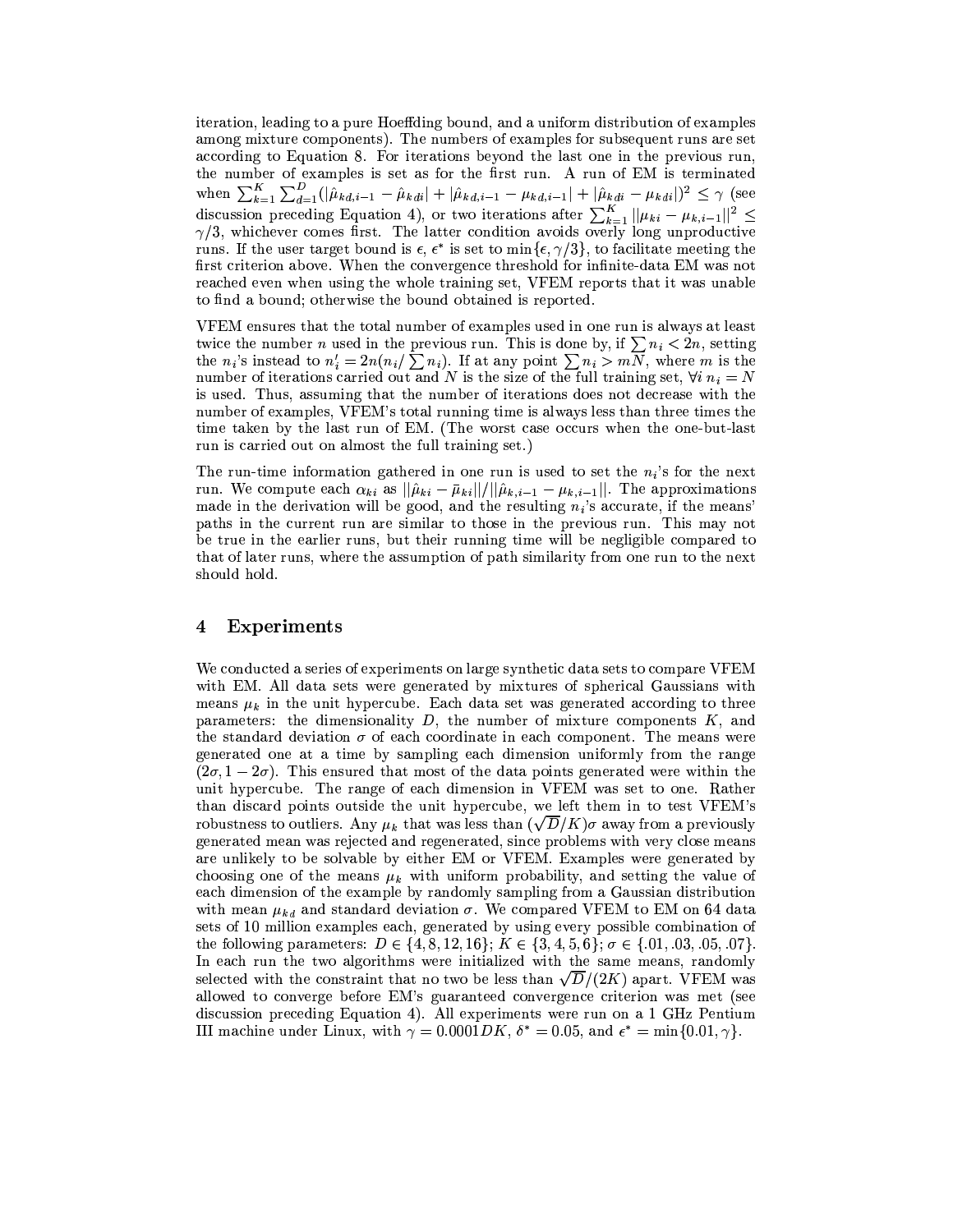| Runs     | Algorithm | #Runs | Time | $\#EA$             | LOSS     |          | Κ   | $\sigma$ |
|----------|-----------|-------|------|--------------------|----------|----------|-----|----------|
| Bound    | VFEM      | 40    | 217  | $1.21\,$           | 2.51     | $10.5\,$ | 4.2 | 0.029    |
|          | EМ        | 40    | 3457 | 19.75              | 2.51     | $10.5\,$ | 4.2 | 0.029    |
| No bound | VFEM      | 24    | 7820 | $\overline{43.19}$ | 1.20     | 9.1      | 4.9 | 0.058    |
|          | ΕМ        | 24    | 4502 | 27.91              | $1.20\,$ | 9.1      | 4.9 | 0.058    |
| All      | VFEM      | 64    | 3068 | 16.95              | 2.02     | 10       | 4.5 | 0.04     |
|          | EМ        | 64    | 3849 | 22.81              | 2.02     | 10       | 4.5 | 0.04     |

Table 1: Experimental results. Values are averages over the number of runs shown. Times are in seconds, and #EA is the total number of example accesses made by the algorithm, in millions.

The results are shown in Table 1. Losses were computed relative to the true means, with the best match between true means and empirical ones found by greedy search. Results for runs in which VFEM achieved and did not achieve the required  $\epsilon^*$  and  $\delta^*$  bounds are reported separately. VFEM achieved the required bounds and was able to stop early on 62.5% of its runs. When it found a bound, it was on average 16 times faster than EM. When it did not, it was on average 73% slower. The losses of the two algorithms were virtually identical in both situations. VFEM was more likely to converge rapidly for higher D's and lower K's and  $\sigma$ 's. When achieved, the average loss bound for VFEM was 0.006554, and for EM it was 0.000081. In other words, the means produced by both algorithms were virtually identical to those that would be obtained with infinite data.<sup>4</sup>

We also compared VFEM and EM on a large real-world data set, obtained by recording a week of Web page requests from the entire University of Washington campus. The data is described in detail in Wolman et al. [7], and the preprocessing carried out for these experiments is described in Domingos & Hulten [3]. The goal was to cluster patterns of Web access in order to support distributed caching. On a dataset with  $D = 10$  and 20 million examples, with  $\delta^* = 0.05$ ,  $\gamma = 0.001$ ,  $\epsilon^* = \gamma/3$ ,  $K = 3$ , and  $\sigma = 0.01$ , VFEM achieved a loss bound of 0.00581 and was two orders of magnitude faster than EM  $(62$  seconds vs. 5928), while learning essentially the same means.

VFEM's speedup relative to EM will generally approach infinity as the data set size approaches infinity. The key question is thus: what are the data set sizes at which VFEM becomes worthwhile? The tentative evidence from these experiments is that they will be in the millions. Databases of this size are now common, and their growth continues unabated, auguring well for the use of VFEM.

#### 5 Conclusion

Learning algorithms can be sped up by minimizing the number of examples used in each step, under the constraint that the loss between the resulting model and the one that would be obtained with infinite data remain bounded. In this paper we applied this method to the EM algorithm for mixtures of Gaussians, and observed the resulting speedups on a series of large data sets.

<sup>&</sup>lt;sup>4</sup>The much higher loss values relative to the true means, however, indicate that infinitedata EM would often find only local optima (unless the greedy search itself only found a suboptimal match).